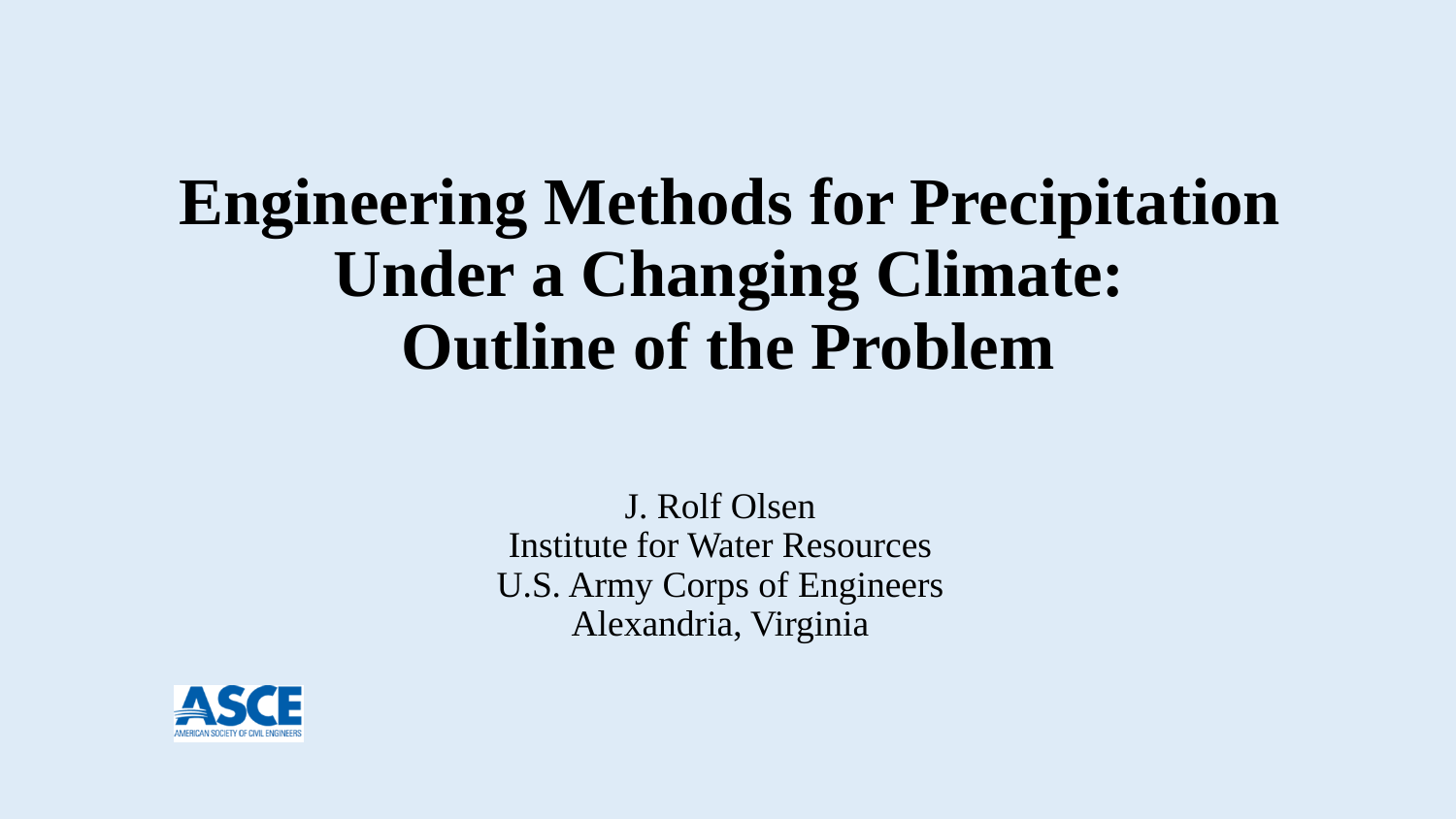### **ASCE Committee on Adaptation to a Changing Climate (CACC)**

- Purpose of CACC is identify and communicate the technical requirements and civil engineering challenges for adaptation to climate change.
- CACC published the white paper "Adapting Infrastructure and Civil Engineering Practice to a Changing Climate" in 2015
- It is available for free download at **<http://dx.doi.org/10.1061/9780784479193>**



**Committee on Adaptation to a Changing Climate** 



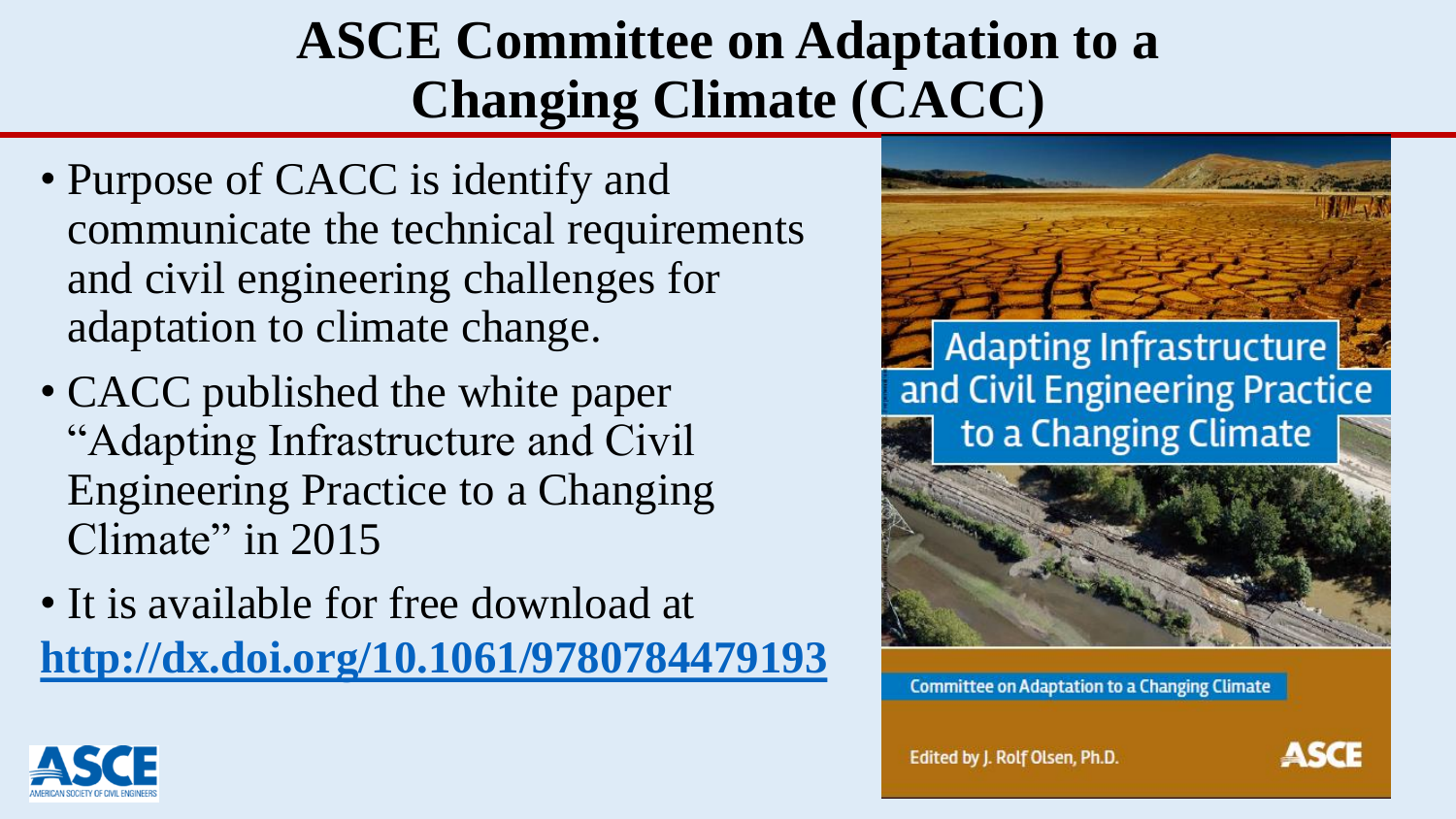## **Workshop Objectives**

- Review engineering methods for designing for and managing precipitation extremes and floods throughout the life cycle of projects.
- Review approaches to uncertainty and how acceptable risk is determined.
- Communicate with climate scientists on engineering needs for climate information and receive status on climate trends, climate projections, and uncertainty.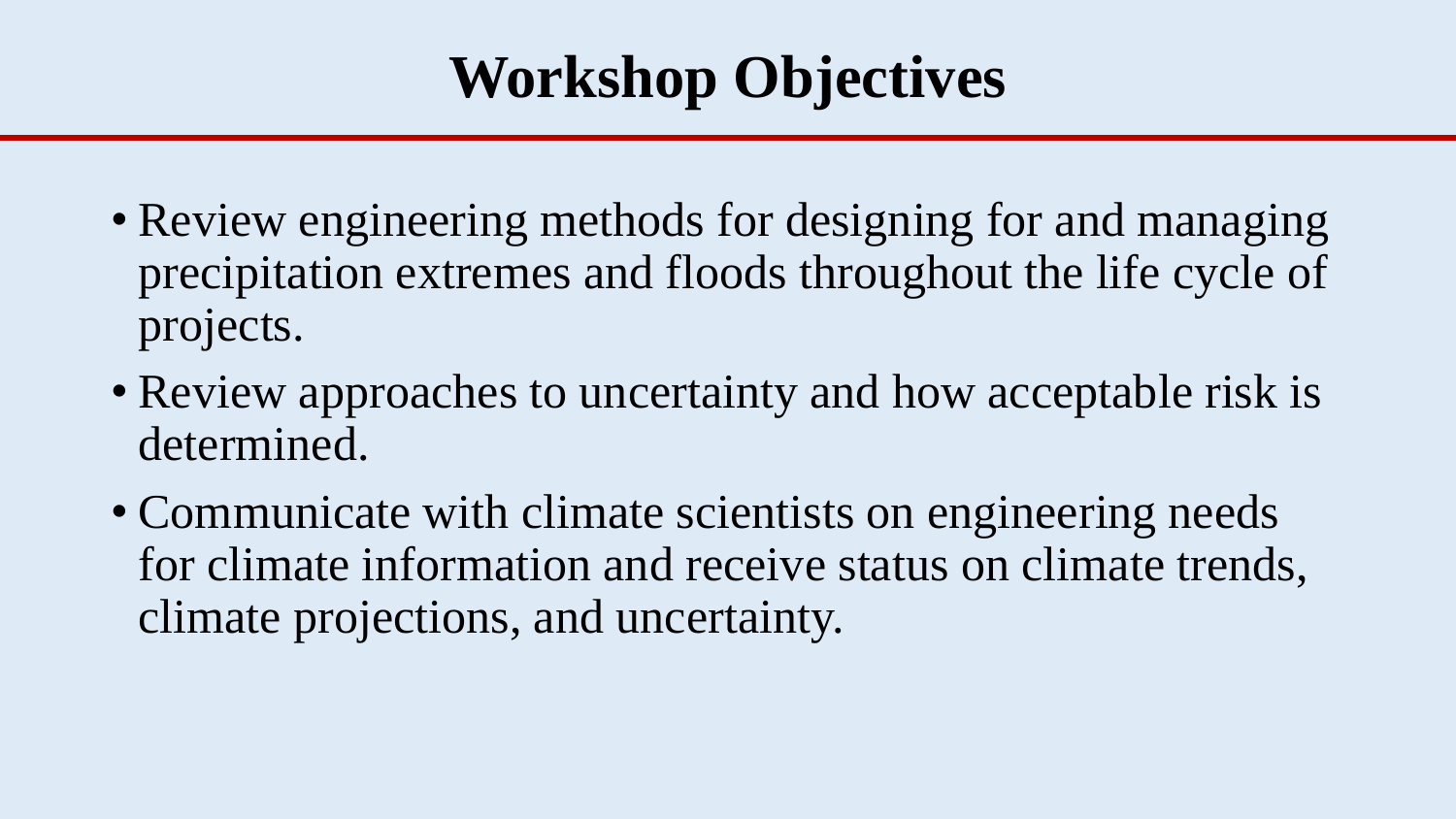## **Workshop Products**

- ASCE technical report all participants are encouraged to submit a paper
- Inform Manual of Practice on Adaptive Infrastructure Design and Risk Management for Climate Resilience
- Journal articles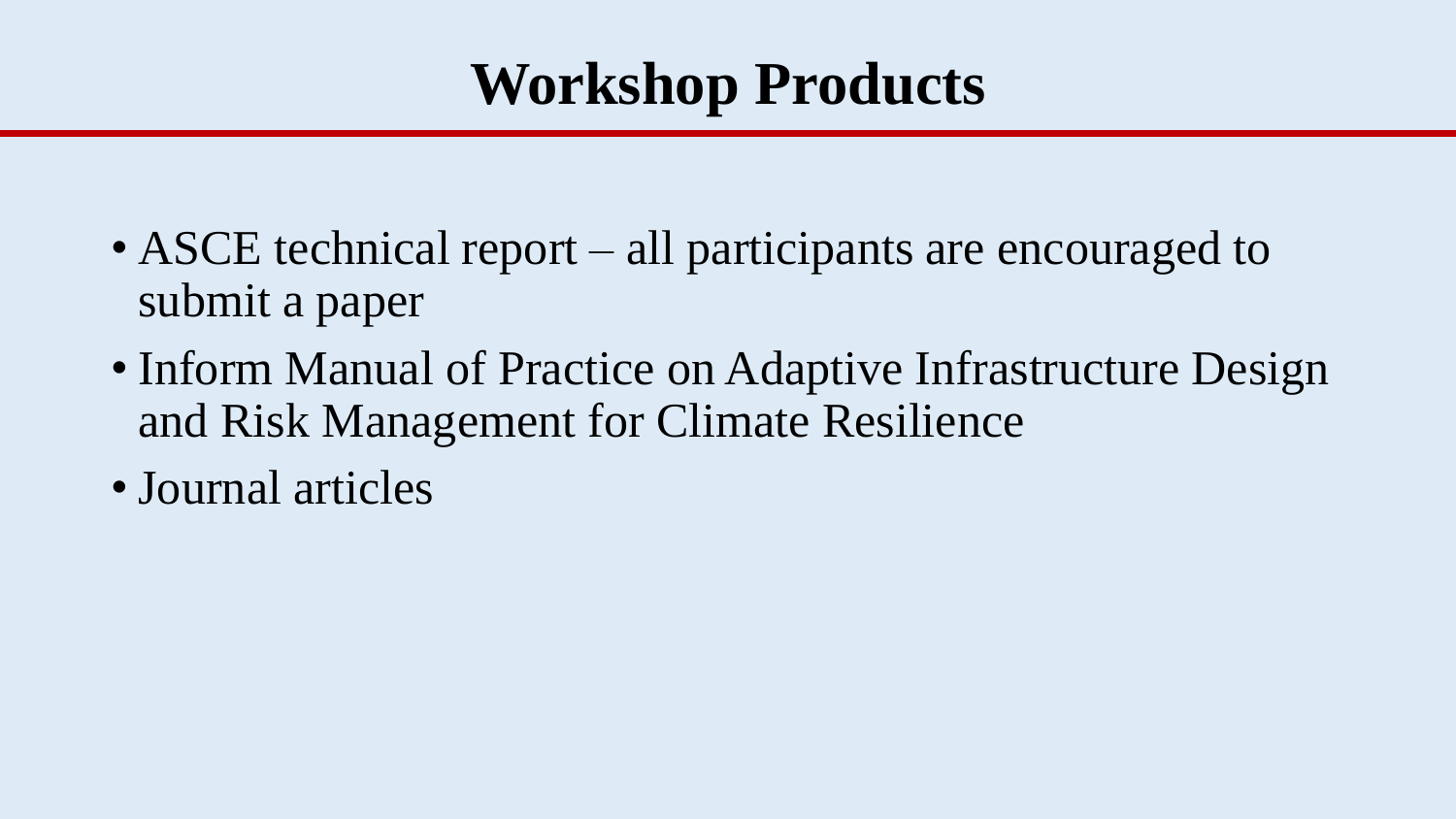## **Background**

- Infrastructure is expected to remain functional, durable and safe for long service lives, typically 50 to more than 100 years.
- Infrastructure is exposed to, and potentially vulnerable to, the effects and extremes of climate and weather, such as droughts, floods, precipitation extremes, and accumulated ice and snow.
- Engineering practices and standards are intended to provide **acceptably low risks** of failures regarding **functionality, durability, and safety** over the service lives of infrastructure systems and facilities

From ASCE Committee on Adaptation to a Changing Climate (CACC), 2015, "Adapting Infrastructure and Civil Engineering Practice to a Changing Climate"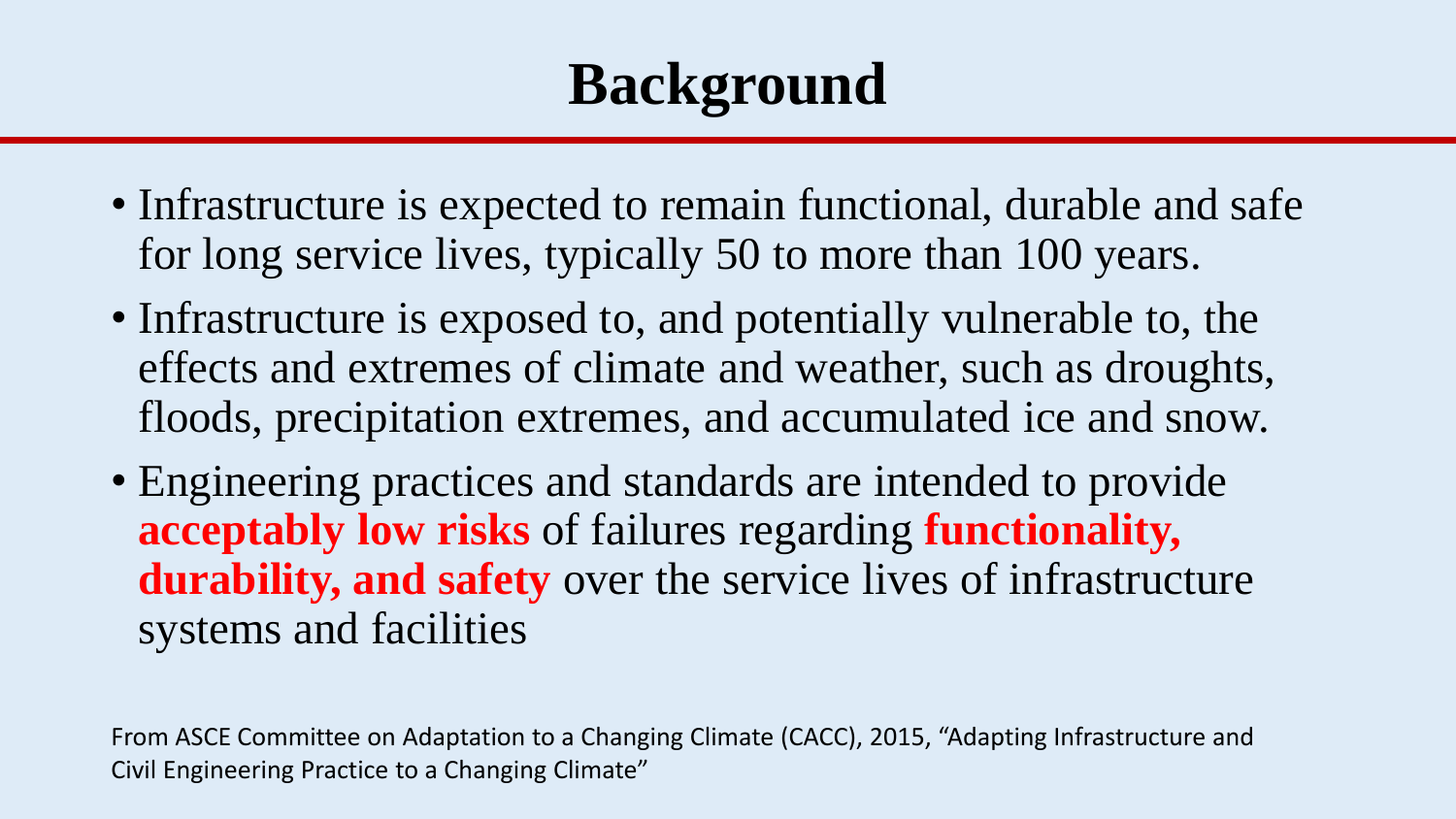# **Approaches to Planning and Design**

- Design events
	- Probable maximum precipitation or flood
	- Standard project hurricane or flood
	- 500-year or 0.2% probability flood
- Benefit-cost analysis
	- Requires a probability distribution of future conditions in order to calculate the expected future benefits and costs of a project.
- Risk-informed decision making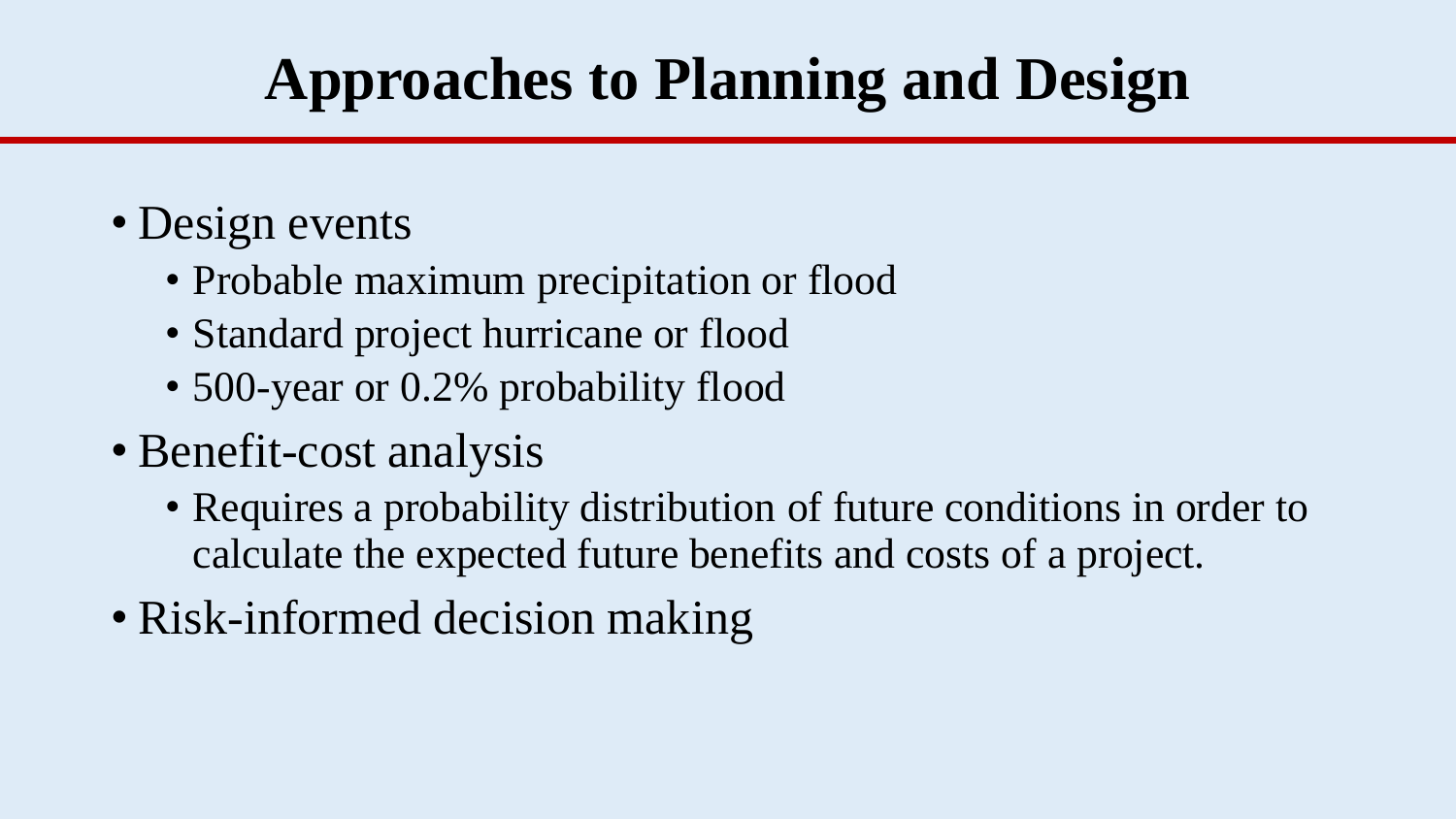## **Highways**

Some typical design frequencies for hydraulic structures associated with different roadway classifications, as identified in drainage guidance developed by the American Association of State Highway and Transportation Officials (AASHTO) (AASHTO, 1999).

| <b>Roadway Classification</b>             | <b>Exceedance</b><br><b>Probability</b> | <b>Return Period</b> |
|-------------------------------------------|-----------------------------------------|----------------------|
| <b>Rural Principal Arterial System</b>    | 2%                                      | 50-year              |
| <b>Rural Minor Arterial System</b>        | $4\% - 2\%$                             | $25-50$ -year        |
| Rural Collector System, Major             | 4%                                      | 25-year              |
| <b>Rural Collector System, Minor</b>      | 10%                                     | 10-year              |
| <b>Rural Local Road System</b>            | $20\% - 10\%$                           | $5-10$ -year         |
| <b>Urban Principal Arterial System</b>    | $4\% - 2\%$                             | $25-50$ -year        |
| <b>Urban Minor Arterial Street System</b> | 4%                                      | 25-year              |
| <b>Urban Collector Street System</b>      | 10%                                     | $10$ -year           |
| <b>Urban Local Street System</b>          | $20\% - 10\%$                           | $5-10$ -year         |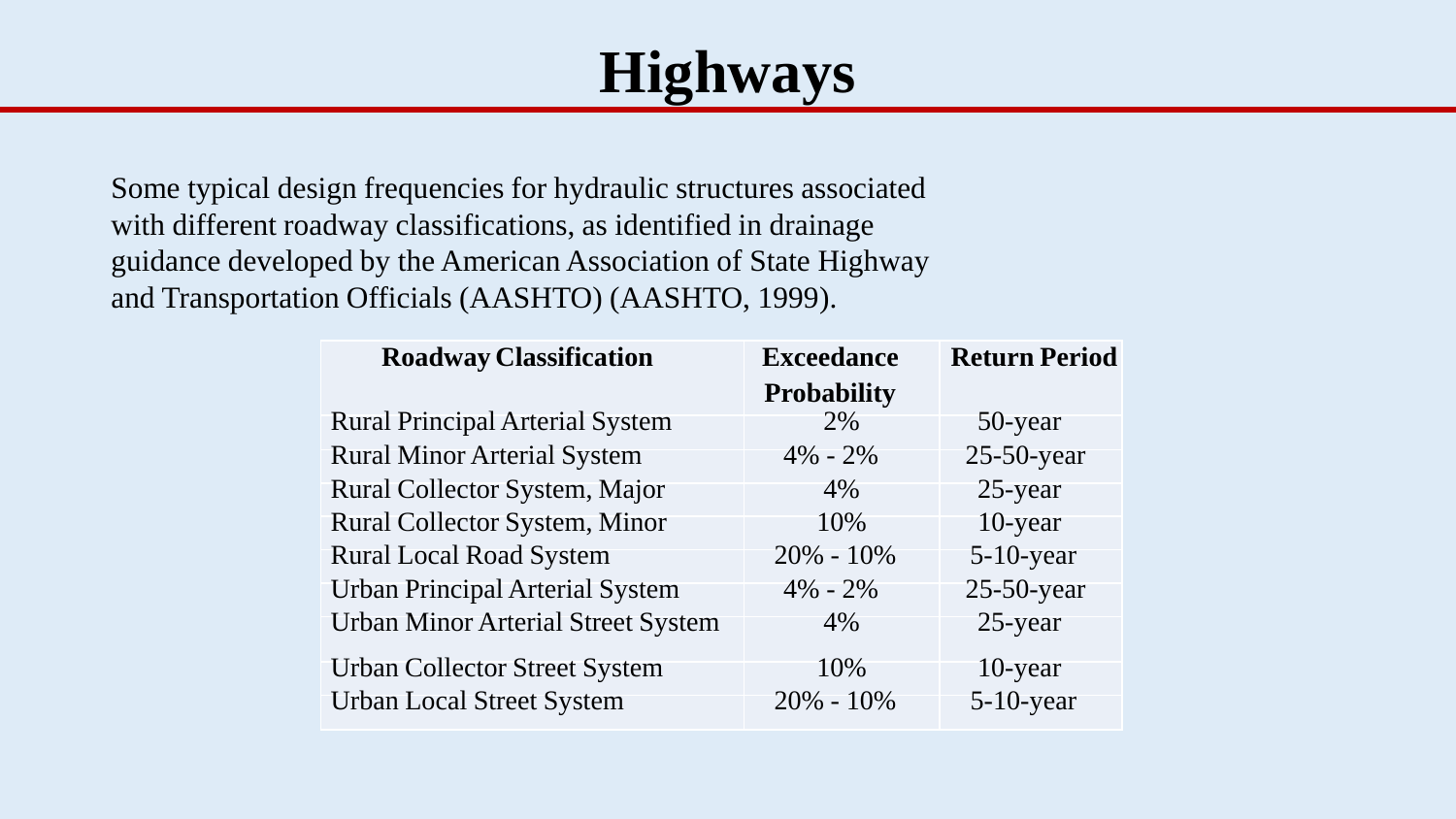## **Stormwater Management**

- From Virginia Stormwater Handbook
	- Alternative design criteria that has been found to be more effective in preventing *downstream channel erosion*: extended detention of the runoff from the 1-year frequency 24-hour storm.
	- *Adequacy of all channels and pipes* shall be verified in the following manner:
		- (a) Natural channels shall be analyzed by the use of a two-year storm to verify that stormwater will not overtop channel banks nor cause erosion of channel bed or banks; and
		- (b) All previously constructed man-made channels shall be analyzed by the use of  $\alpha$  ien-year storm to verify that stormwater will not overtop its banks and by the use of a two-year storm to demonstrate that stormwater will not cause erosion of channel bed or banks; and
		- (c) Pipes and storm sewer systems shall be analyzed by the use of a ten-year  $\frac{\dot{r}}{\dot{s}$  storm to verify that stormwater will be contained within the pipe or system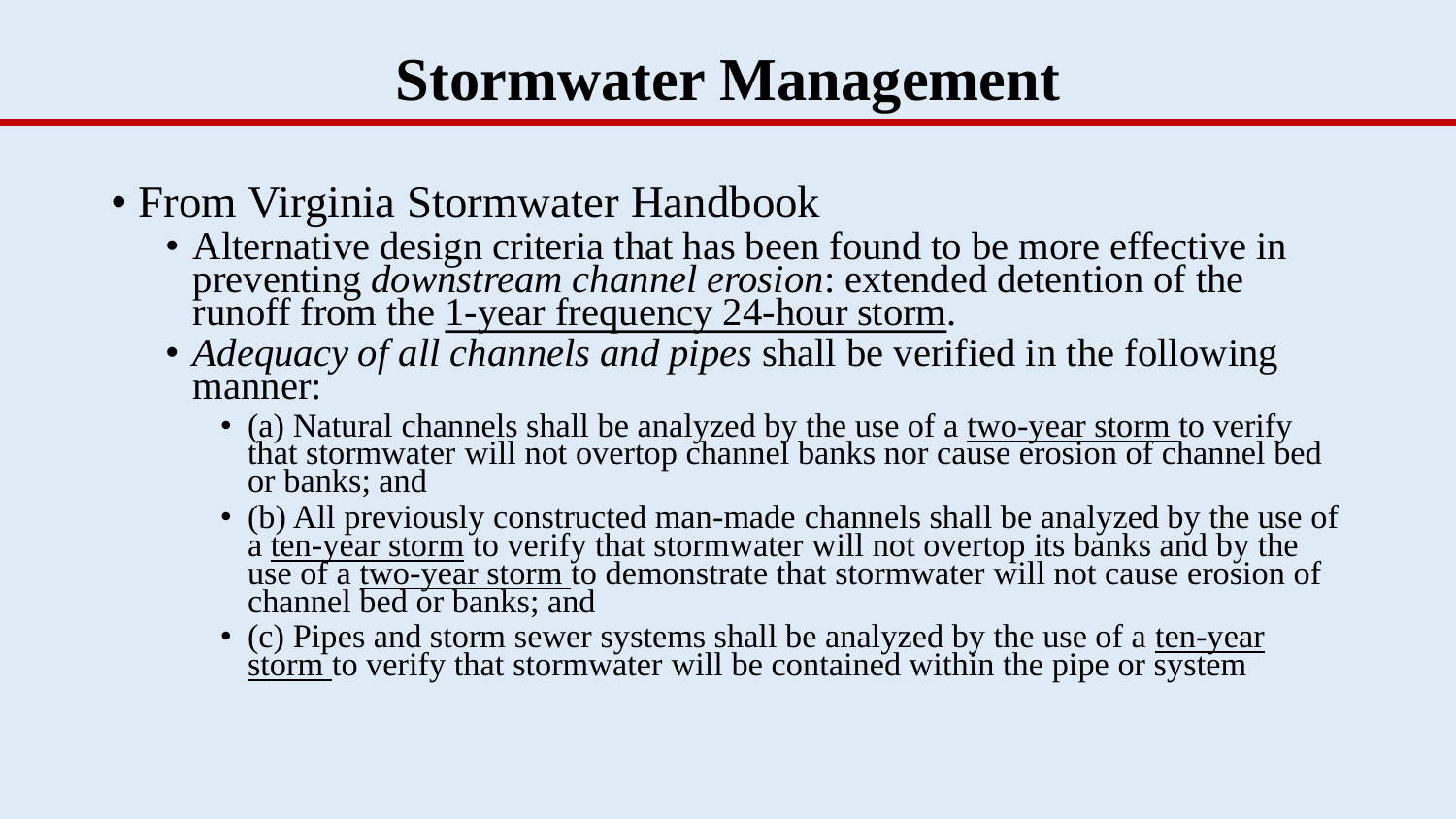#### **Flood Probabilities of Concern to Engineering Sectors**



Floodplain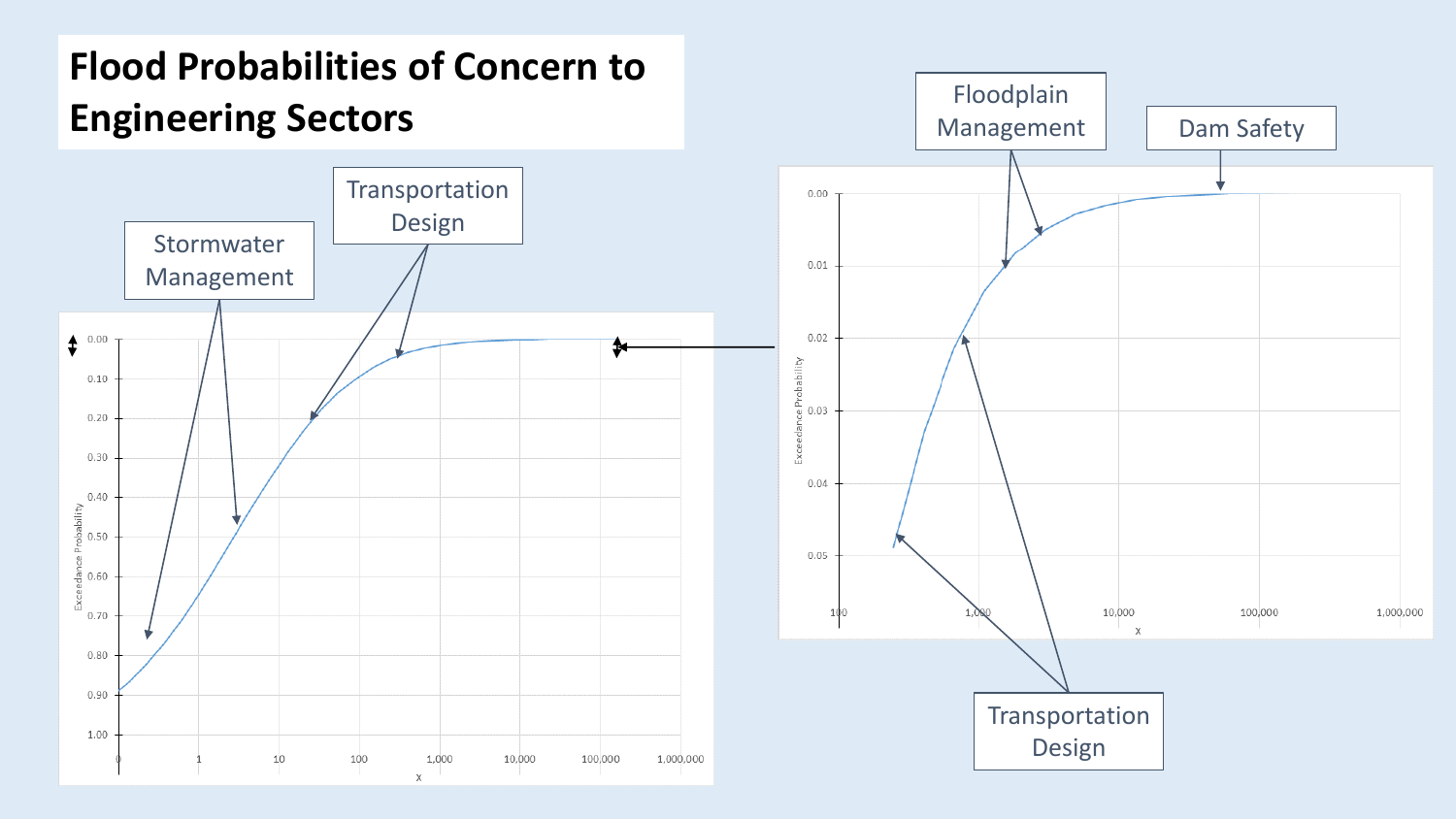## **Stationarity**

- Most of our engineering standards and regulations for extreme events use "stationarity" as their basis for risk assessment.
- Stationarity means that statistical properties of variables in future time periods will be similar to past time periods.
- Climate change means that the past record may not be representative of the future.
- In truth, environment for engineered products and systems has never been stationary:
	- − Societal demands and expectations change
	- − Environmental conditions change climate and land use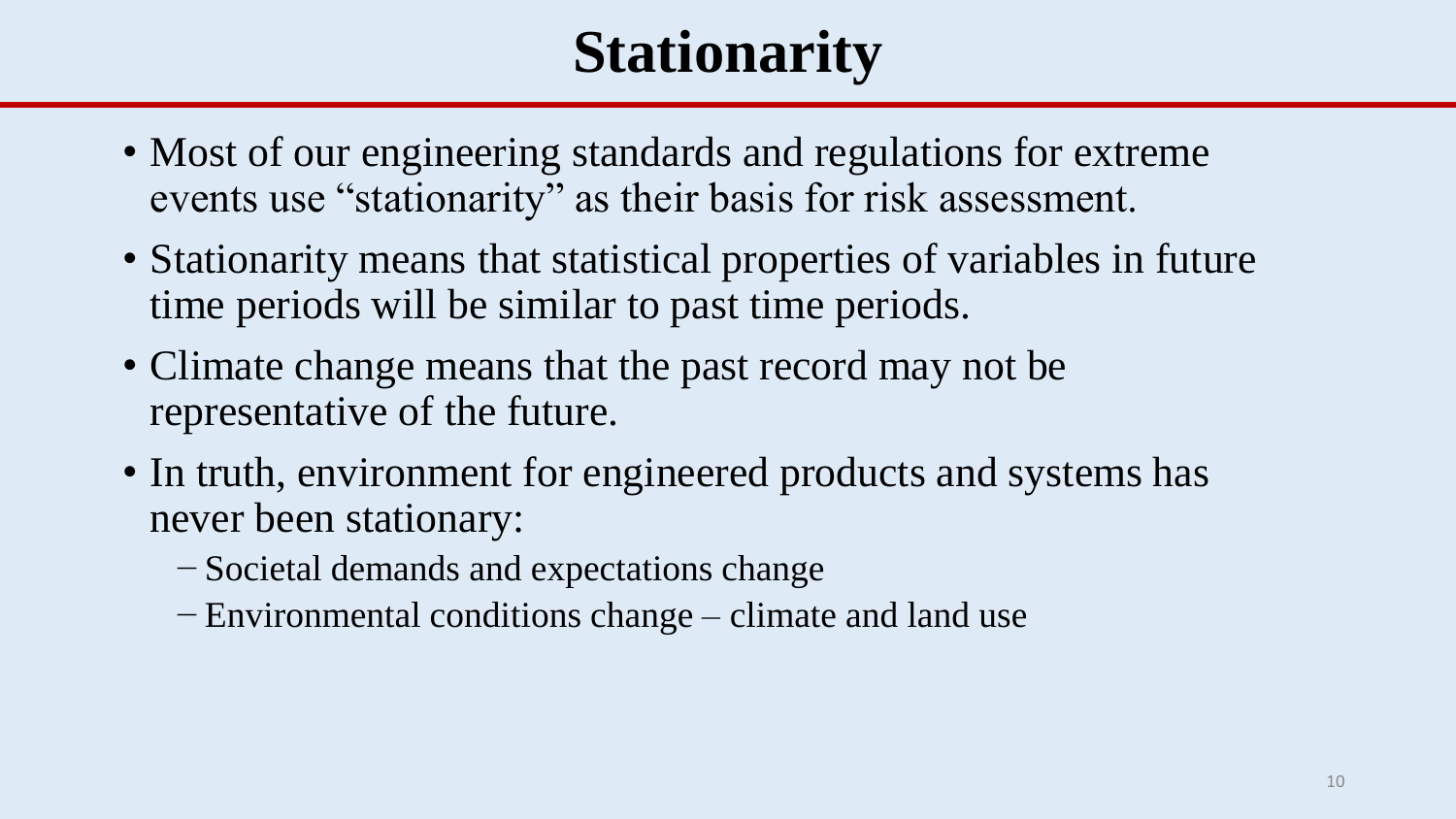

Each of these types of hazards may be affected by climate change differently.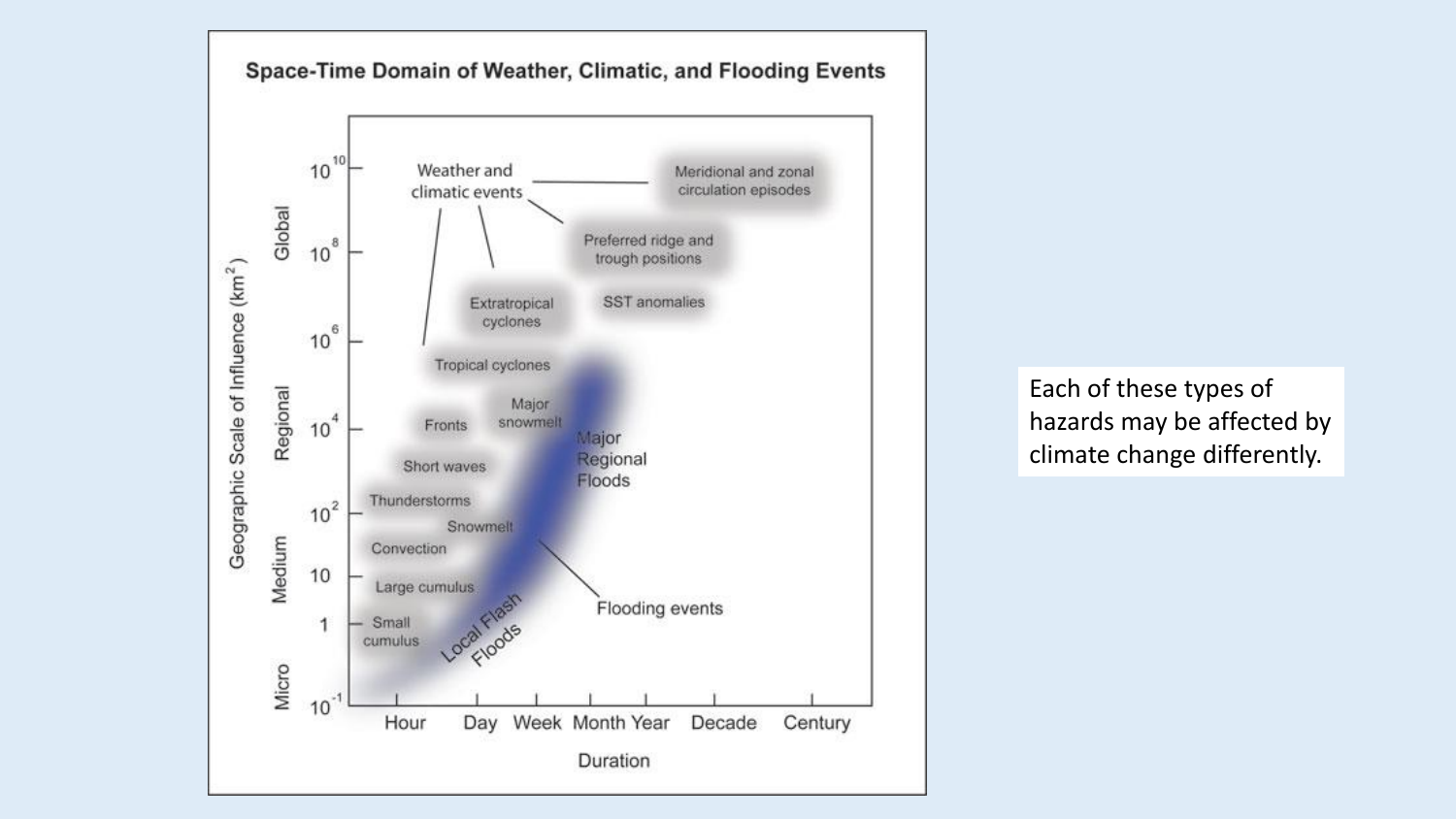### **Climate Uncertainty and Probability**

- Three main sources of uncertainty in projections of future climate:
	- Natural variability of climate
	- Uncertainty in climate model response, or sensitivity, to anthropogenic and natural forcing
	- Projection of future emissions and other natural and anthropogenic climate drivers
- Climate models represent an unknown fraction of potential future climate conditions
- Uncertainty associated with future climate is not completely quantifiable and will require engineering judgment in planning and design.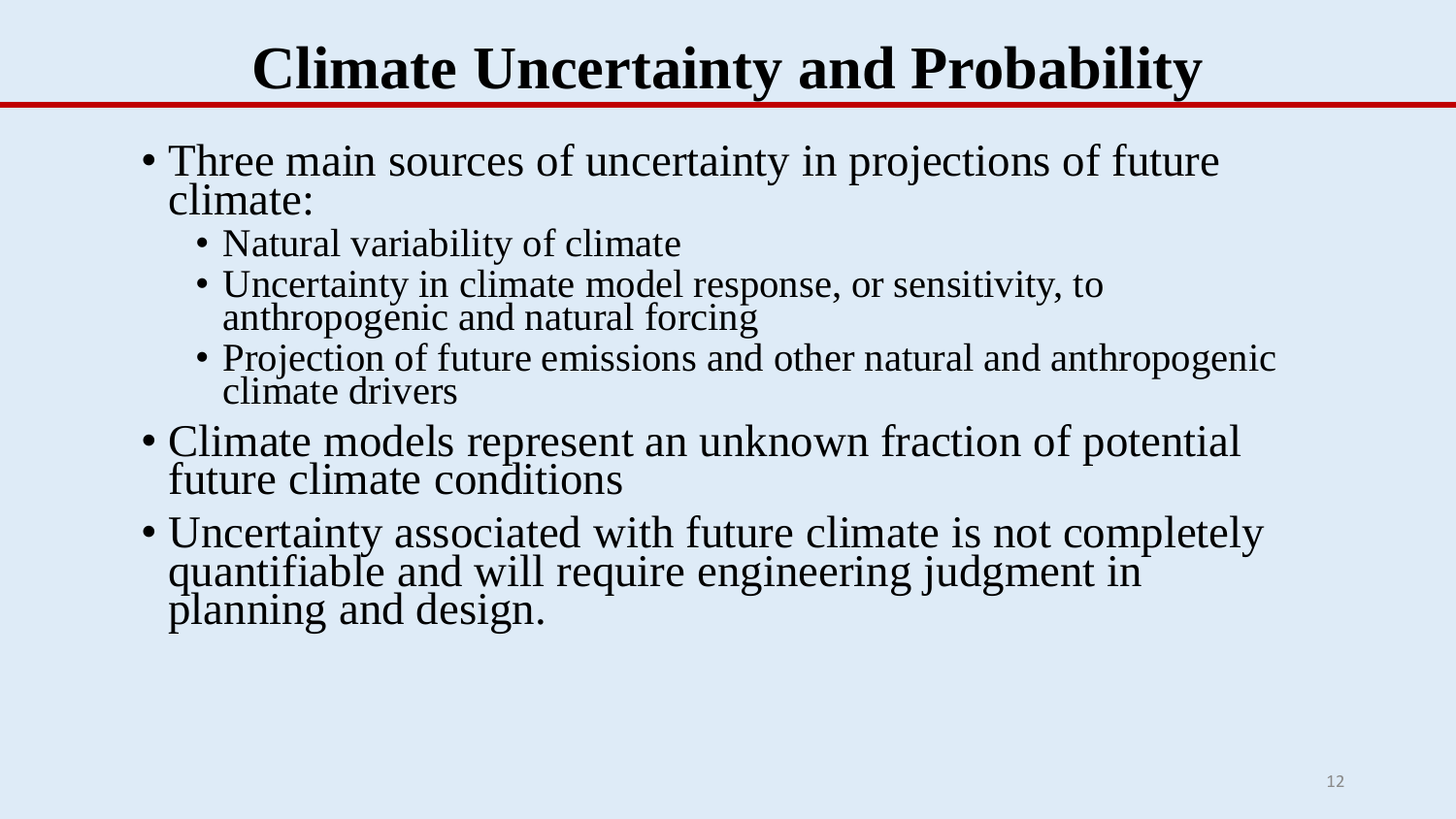### **Risk Management**

- Risk analysis and management is the primary approach engineers currently take to deal with future uncertainty.
- Risk management must consider potential consequences and likelihood of future events, including confidence in the information.
- There will generally be a tradeoff between designing to reduce risks for a larger range of uncertain events and minimizing project costs.
- With climate change uncertainty, estimates of the probabilities of future climate extreme events are uncertain.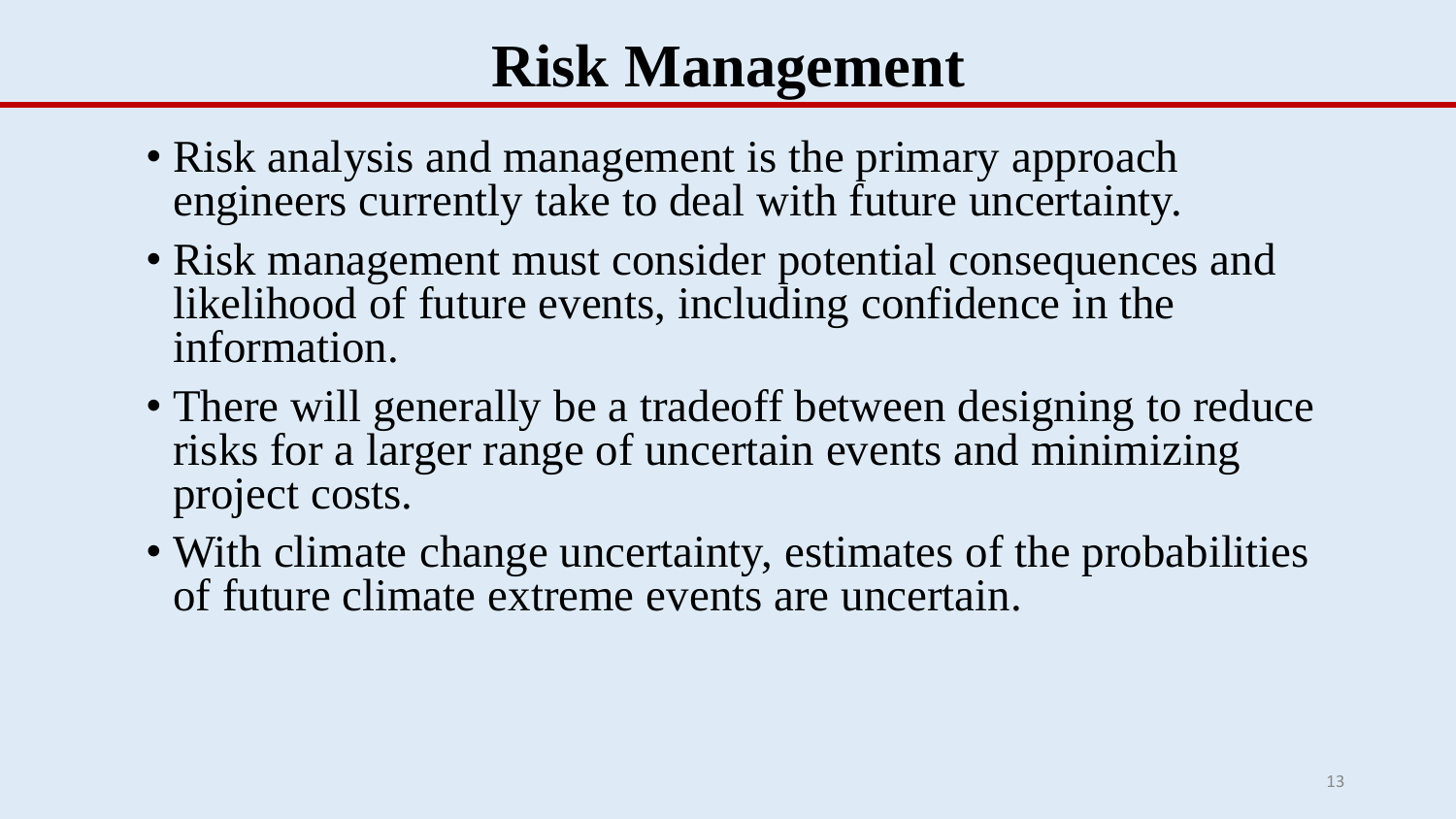### **Risk Management Framework**



ISO (the International Organization for Standardization). 3100 Risk management - Principles and Guidelines (2009).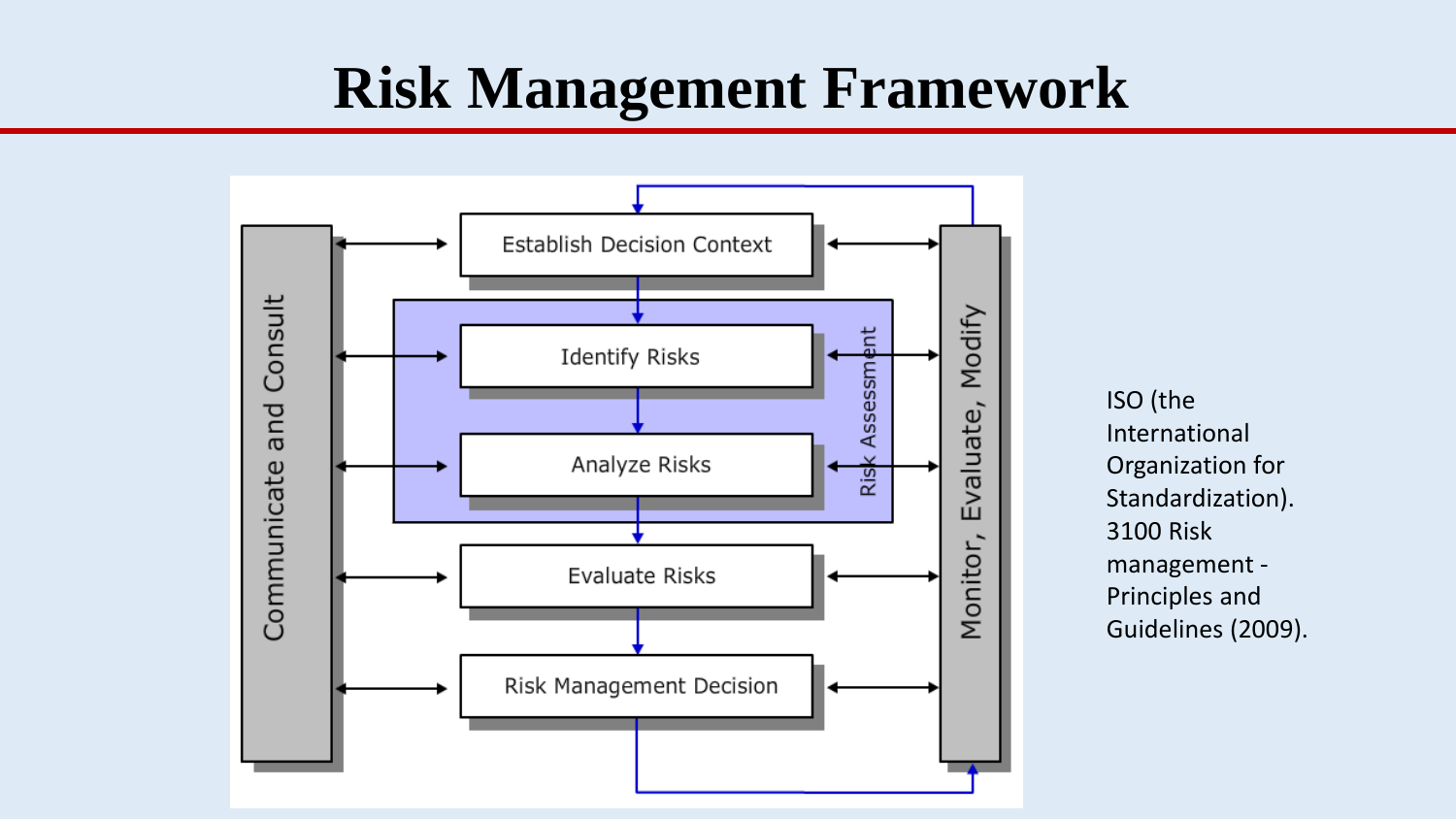### **Dealing with Uncertainty**

- Engineering practice has always recognized that there are uncertainties in future conditions and has developed methods to account for this uncertainty.
	- Future flood or precipitation with a specific magnitude or probability
	- Freeboard and safety factors
	- Probabilistic methods
	- Observational method and adaptive management
	- Low regret strategies and robust design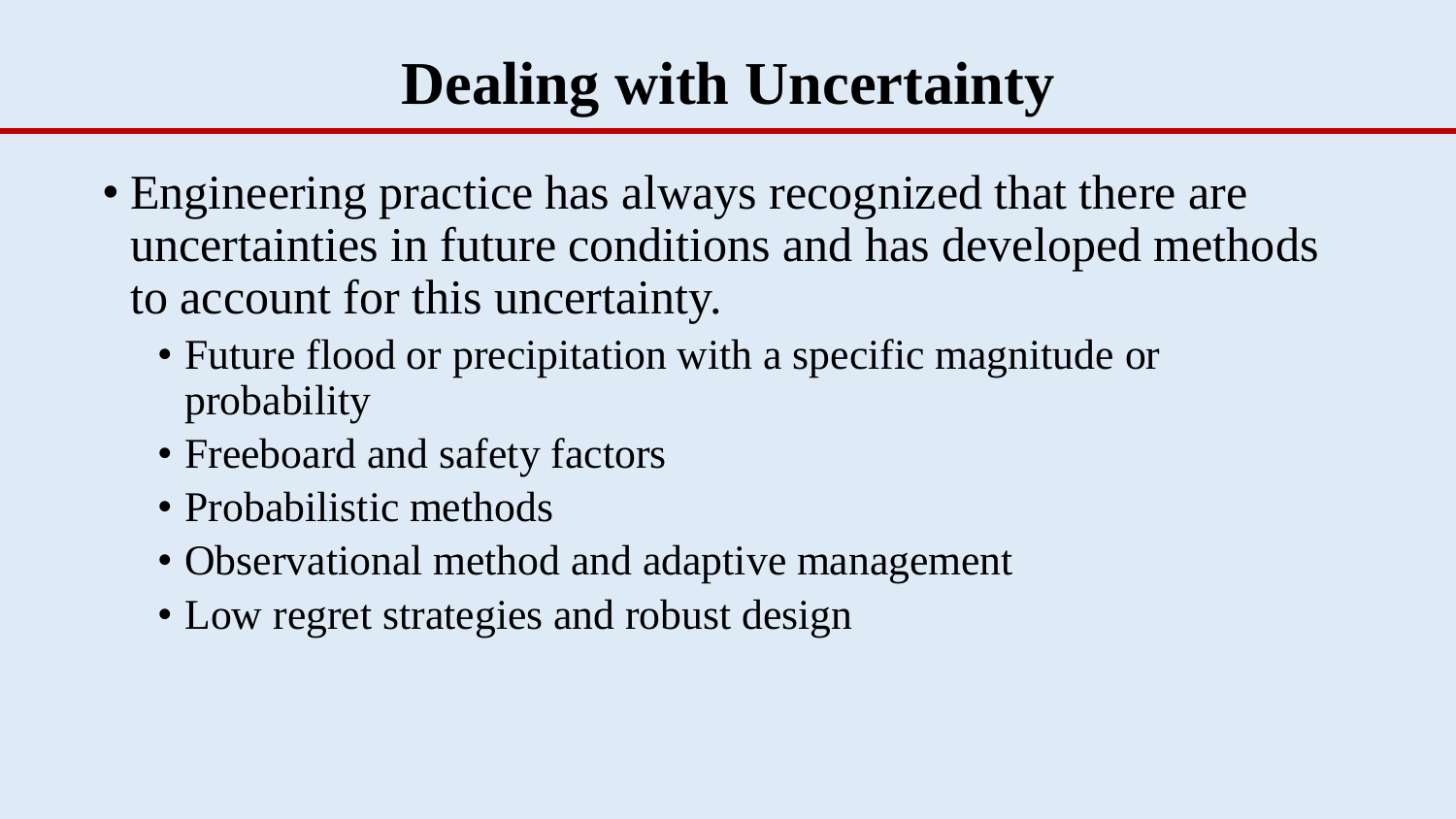### **Executive Order 13690**

- Executive Order Establishing a Federal Flood Risk Management Standard and a Process for Further Soliciting and Considering Stakeholder Input
- The floodplain shall be established using one of the following approaches:

(1) Unless an exception is made under paragraph (2), the floodplain shall be:

(i) the elevation and flood hazard area that result from using a climate-informed science approach that uses the best-available, actionable hydrologic and hydraulic data and methods that integrate current and future changes in flooding based on climate science. This approach will also include an emphasis on whether the action is a critical action as one of the factors to be considered when conducting the analysis;

(ii) the elevation and flood hazard area that result from using the freeboard value, reached by adding an additional 2 feet to the base flood elevation for non-critical actions and by adding an additional 3 feet to the base flood elevation for critical actions;

(iii) the area subject to flooding by the 0.2 percent annual chance flood; or